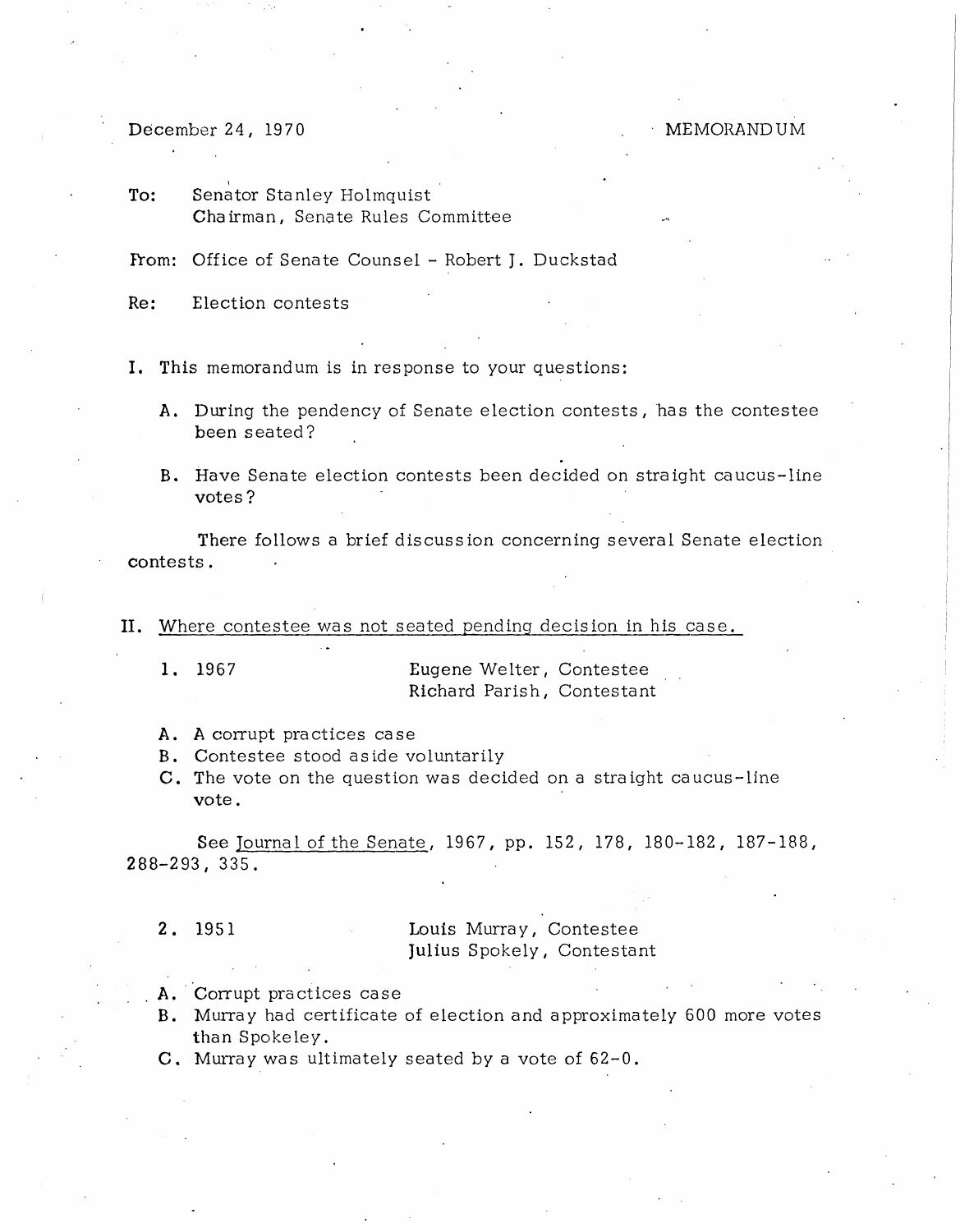Senator Holmquist - 2 December 24, 1970

See Journal of the Senate, 1951, pp. 24, 66, 128-131, 158.

3. 1947 **Frank M. Wrabek, Contestee** Wm. L. Dietz, Contestant

A. Corrupt practices case

B. Apparently the'contestee did not have a certificate of election

C. Wrabek had 99 more votes than Dietz.

D. Dietz was seated on a vote of 60-0.

See Journal of the Senate, 1947, pp. 27, 92-97, 119-121, 127, 316.

III. Where contestee was seated pending decision in his case.

1. 1947 M. H. Anderson, Contestee Henry G. Young, Contestant

- A. A corrupt practices case of unknown nature
- B. Anderson was seated at beginning of session and voted throughout.
- C. It is not known whether there was court action in the case.
- D. The report of the Committee on Elections, recommending dismissal of the matter, was adopted unanimously.

See Journal of the Senate, 1947, pp. 27, 331, 337, 378-379.

2. 1943 **Homer M. Carr, Contestee** Dwight A. Swanstrom, Contestant

- A. This was a recount.
- B. Carr was seated and voted throughout.
- C. Carr had a certificate of election.

See Journal of the Senate, 1943, pp. 1053-1054, 1100, 1580.

1. 1943 **Fred Newton, Contestee** Kenneth W. Angstman, Contestant

A. This case involved both a recount and corrupt practice charge . . B. Newton apparently had a certificate of election.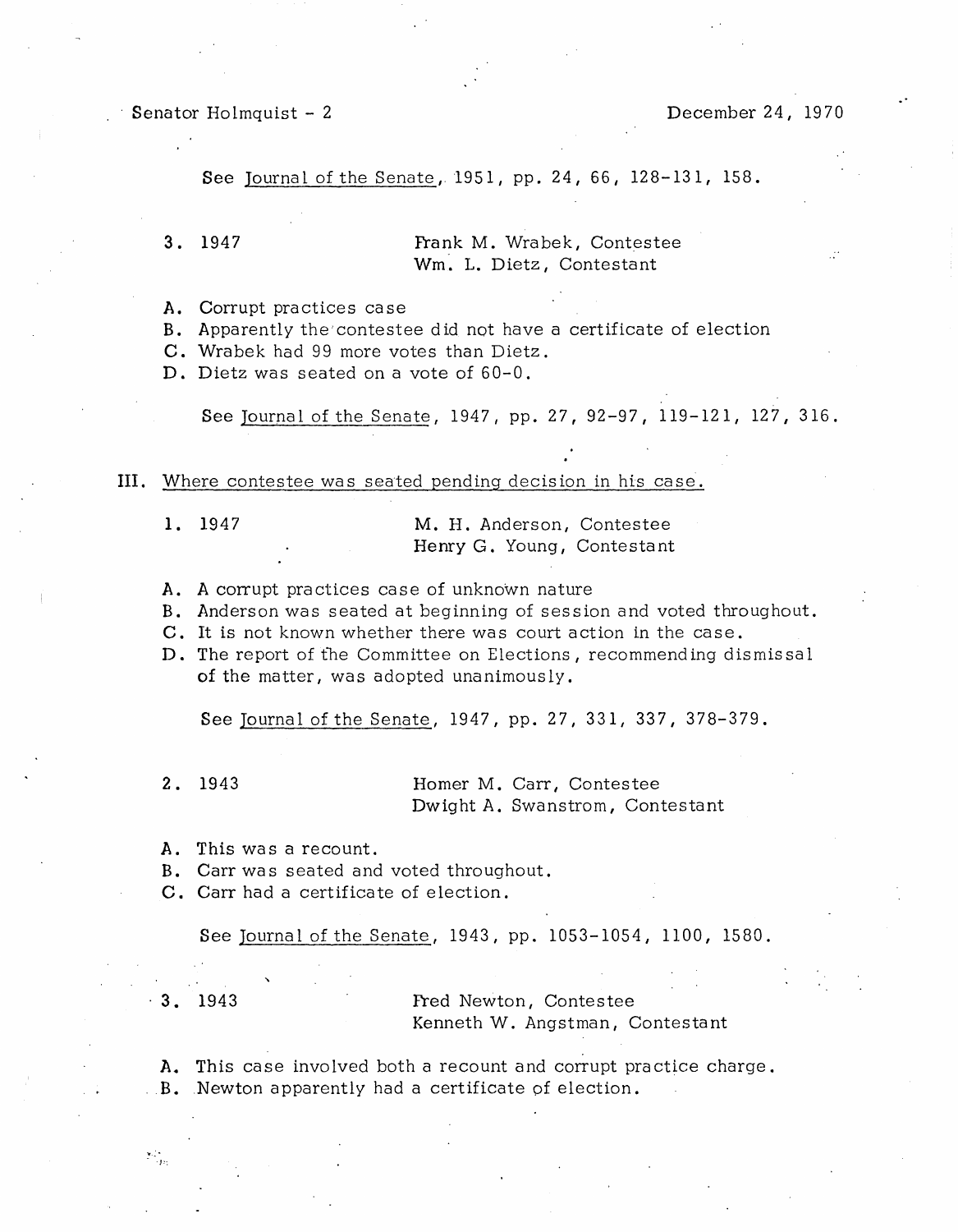Senator Holmquist - 3 December 24, 1970

- C. Newton was the apparent winner; a recount showed Angstman ahead; Newton brought corrupt practices charges against Angstman.
- D. Newton was excused until the 4th day; the Journal does not show he took the oath of office; he was seated and voted thereafter pending decision in his case.
- E. It is not clear whether the final vote to seat Newton 'was on caucus lines; the vote differed somewhat on the question of adoption of a minority Election Committee report from that on the successful motion to'seat Newton.

See Journal of the Senate, 1943, pp. 295-299, 356-358, 1281-1282.

 $\ddotsc$ 

4. 1935 Claude H. MacKenzie, Contestee Oscar W. Olson', Contestant (Olson was a private citizen; MacKenzie's opponent did not join in the contest.)

- A. A corrupt practices case
- B. MacKenzie was seated and voted throughout the pendency of the contest.
- C. In District Court, contestant was unsuccessful because the court found that contestee had not been served in timely fashion.
- D. MacKenzie was ultimately seated by a vote of 45-16. Caucus affiliation of the voters is unknown.

See Journal of the Senate, 1935, pp. 19, 347-348, 365-368, 370-371.

## 5. 1931 **Archie H. Miller, Contestee** Geo. A. Turnham, Contestant

- A. A corrupt practices case
- B. Miller had certificate of election and was seated throughout pendency of the contest.
- C. The' matter was heard in District Court.
- D. Miller was ultimately seated by a vote of 57-0.

See Journal of the Senate, 1931, pp. 55, 390-391, 405.